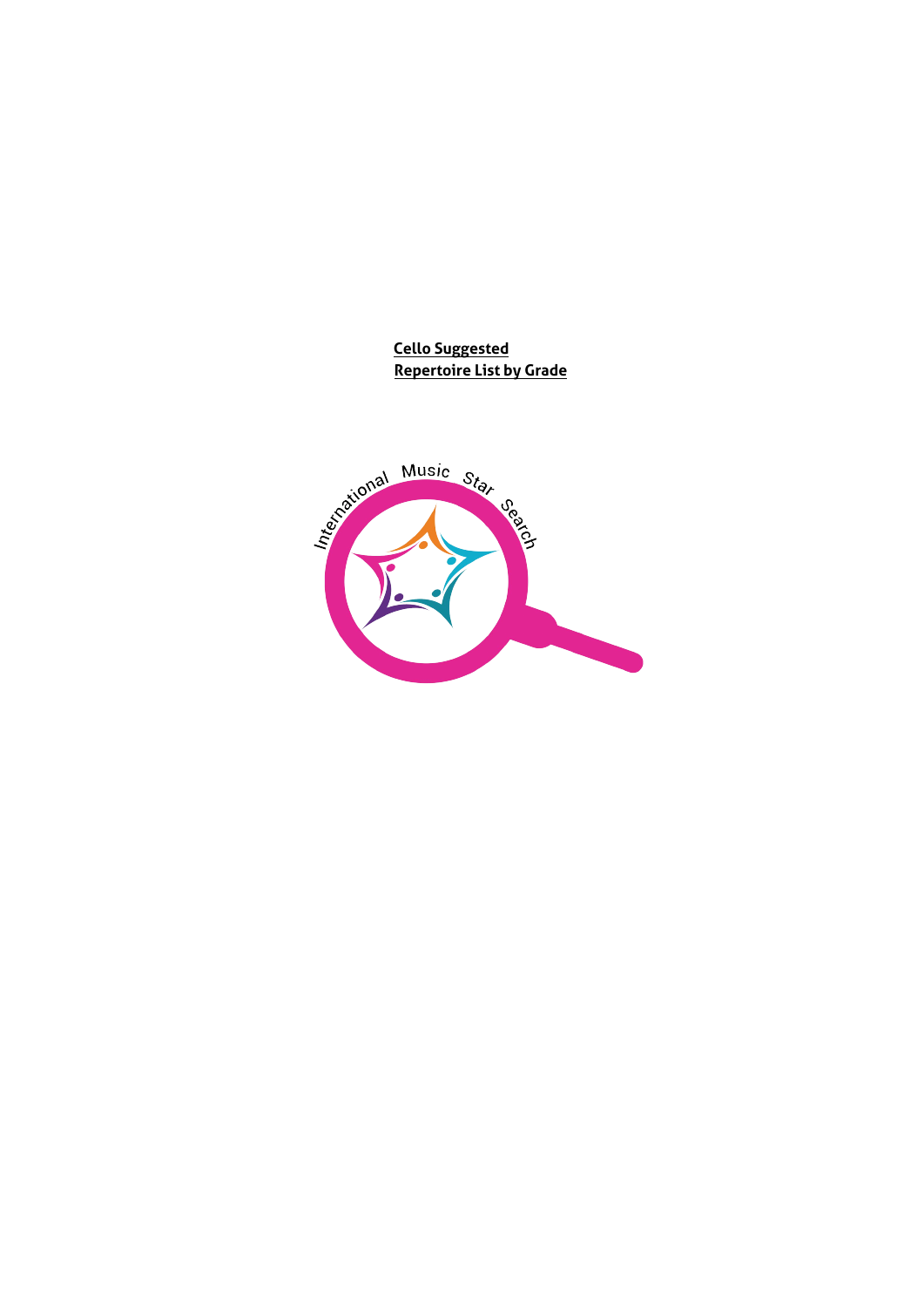## **Cello Suggested Repertoire**

Participants are to select any four pieces from the list below and perform within the given time limit (refer to point no. 5 under Rules and Regulations)

### **Grade 1**

| List A           |                              |                                                        |
|------------------|------------------------------|--------------------------------------------------------|
| Benoy & Burrowes | No 5 or 30                   | The Second Year Cello Method Novello                   |
| Feuillard        | Study No. 2 or 5             | Etudes du Jeune Violoncellist, Delrieu                 |
| Kummer F.A       | Study in F. or Study in D.   |                                                        |
| Legg             | No. 1, 2, 3a, 3b, 4, 5 or 6  | Super studies for Cello, Bk 1., Faber                  |
| Piatti           | No. 1, 2, 3, 8, 14, 24 or 26 | Method for Cello Bk 1, Stainer                         |
| Such, P.         | No.5, 13, 17, 18 or 19.      | New School of Cello Studies Bk 1, Stainer & Bell       |
| Saint Saens C.   | The Elephant.                | Any edition acceptable.                                |
| <b>Bayley</b>    | Long, Long Ago, no. 10       | Suzuki Cello School. vol. 1                            |
| Carse            | A Little Reverie             | Two Short Pieces for Cello & Piano, Stainer 2201       |
| Carse            | Valsette                     | Two Short Pieces for Cello & Piano, Stainer 2201       |
| Nelson           | Mad as a Hatter              | Piece by Piece book 1, Boosey                          |
| Norton           | Hebridean Song               | The Microjazz Cello Collection 1, Boosey               |
| <b>Norton</b>    | Pitlochry                    | The Microjazz Cello Collection 1, Boosey               |
| Rodgers          | Edelweiss, p. 50             | Abracadabra Cellobook1                                 |
| Traditional      | I Havea Bonnet               | The Essential String Method, Cellobook 3, Boosey       |
| Trowell          | Arietta, no. 1               | Six Pieces for Violoncello in the 1st Position, Schott |
| Trad. French     | L'etait une fille            | Classical Pieces for the beginning book 2, Schott      |
|                  |                              |                                                        |

| J S Bach      | March in D for the Cello  | Schrimer                                         |
|---------------|---------------------------|--------------------------------------------------|
| J S Bach      | <b>Conversation Piece</b> | The Essential String Method, Cellobook 3, Boosey |
| J S Bach      | Minuet in C               | Suzuki Cello School. Vol 1, Suzuki               |
| J S Bach      | Minuet, No. 2             | Suzuki Cello School. Vol 1, Suzuki               |
| <b>Bayley</b> | Long, Long Ago, No. 10    | Suzuki Cello School. Vol 1, Suzuki               |
| Beethoven     | <b>Bagatelle</b>          | Piece by Piece Bk 2, Boosey                      |
| Blackwell     | Chase in the Dark         | CelloTimeRunners, OUP                            |
| Blackwell     | <b>Gypsy Dance</b>        | CelloTimeRunners, OUP                            |
| <b>Brahms</b> | The Little Sandman        | Time Pieces for Cello, Vol 1                     |
| Carse         | A Little Reverie          | Two Short Pieces for Cello & Piano, Stainer      |
| Carse         | Valsette                  | Two Short Pieces for Cello & Piano, Stainer      |
| Colledge      | At Harvest Time, No. 8    | Fast Forward for Cello, Boosey                   |
| Colledge      | <b>Weeping Willow</b>     | Fast Forward for Cello, Boosey                   |
| Hook, J.      | Tempo di Menuetto         | Old Master Melodies, Bk 1, ed Rapp, Schott       |
| Handel        | Gavotte [Top Line]        | String Songs from Cello,. Boosey                 |
| Haydn         | Menuett, No 13            | Violoncello Music for Beginners Bk 1, EMB        |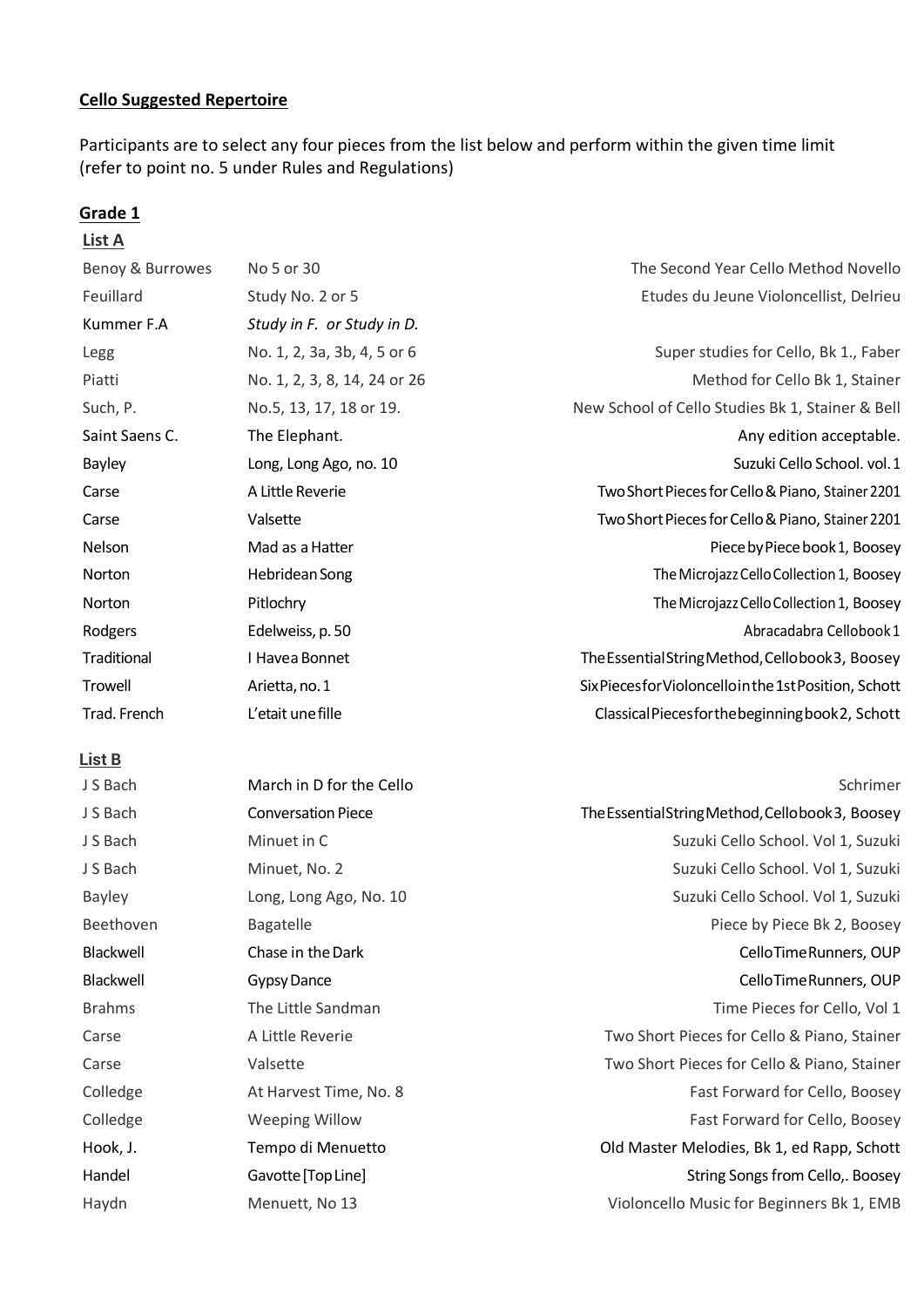**List A** Bart As Long As He Needs Me **Play Showtime, Faber** Play Showtime, Faber Blackwell StarryNight,no.18 CelloTimeRunners, OUP Blake Archangel'sLullaby First Repertoirefor Cellobook 1, Faber Corelli, arr. Corelli, arr.<br>Melodies by Old Masters for Young Cellists, Vol. 1,<br>Schott Colledge The Old Oak Tree Shooting Stars for Cello, Boosey Shooting Stars for Cello, Boosey Feuillard Study No. 8, 9, 11 or 14 Etudes du Jeune Violoncellist, Delrieu Handel Chaconne EasyClassicsforCellobook1, OUP Legg Study No. 6, 7, 8 or 11 Super studies for Cello, Bk 1., Faber studies for Cello, Bk 1., Faber Piatti Study No. 10, 11 or 29 Method for Cello Bk 1, Stainer Popper Study No. 1, 2, 5 or 7 15 Easy Studies, IMC Powell **Example 2** Duo No 2 or 3 (First Cello Part) 10 Duos for Two Celli Such Study No. 21, 25, 27 or 35 New School of Cello Studies Bk 1, Stainer & Bell Schumann and ADistant Land EasyClassicsforcellobook 1, OUP Tchaikovsky **An Old French Song EasyClassicsforCellobook1**, OUP Trad. AllThroughtheNight TheEssentialStringMethod,Cellobook4, Boosey Trad, arr. Legg/Gout Scarborough Fair First repertoire for Cello Book 1, Faber Williams Schindler's List Schindler's List Short Cello Pieces, Bosworth

### **List B**

Haydn Minuet and Trio Piece by Piece Bk 1, Boosey Legg The Swing, no. 5<sup>\*</sup> Super studies for Cello book 1, Faber studies for Cello book 1, Faber Lully **Air, No 10** Air, No 10 Air, No 10 And Allen Music for Beginners Bk 1, EMB Macmillan March, no.1 NorthernSkiesforCello&Piano, Boosey Mozart Lison Dormait, No. 3 Piece by Piece Bk 2, Boosey Purcell Rigadoon. No. 13 Suzuki Cello School, Bk 1, Suzuki Schubert Lullaby, No. 19 Violoncello Music for Beginners Bk 1, EMB Schumann Military March Violonello Music for Beginners Bk 1, EMB Sullivan The Merryman & His Maid Contract Contract Piece by Piece Bk 2, Boosey Suzuki Allegretto. No. 11 Suzuki Cello School, Vol 1, Suzuki Szokolay Sorrowful Song, No. 28 Violoncello Music for Beginners Bk 1, EMB Ticciati 1982 No 7, Minuet\* The Young Cellist, Vol 1, OUP Ticciati 1983 No 8, Polonaise\* The Young Cellist, Vol 1, OUP Ticciati No 1, Prelude The Young Cellist, Vol 2, OUP Ticciati No 2, Largo The Young Cellist, Vol 2, OUP

Anon **Italian Rant** Italian Rant **Italian Rant Cello, Vol 1, ABRSM** Aubert Forlane Classical Pieces for the Beginning Bk 2, Schott Bach Minuet No.3 or 4 Suzuki Cello School, Vol 2, Suzuki Cello School, Vol 2, Suzuki

Schott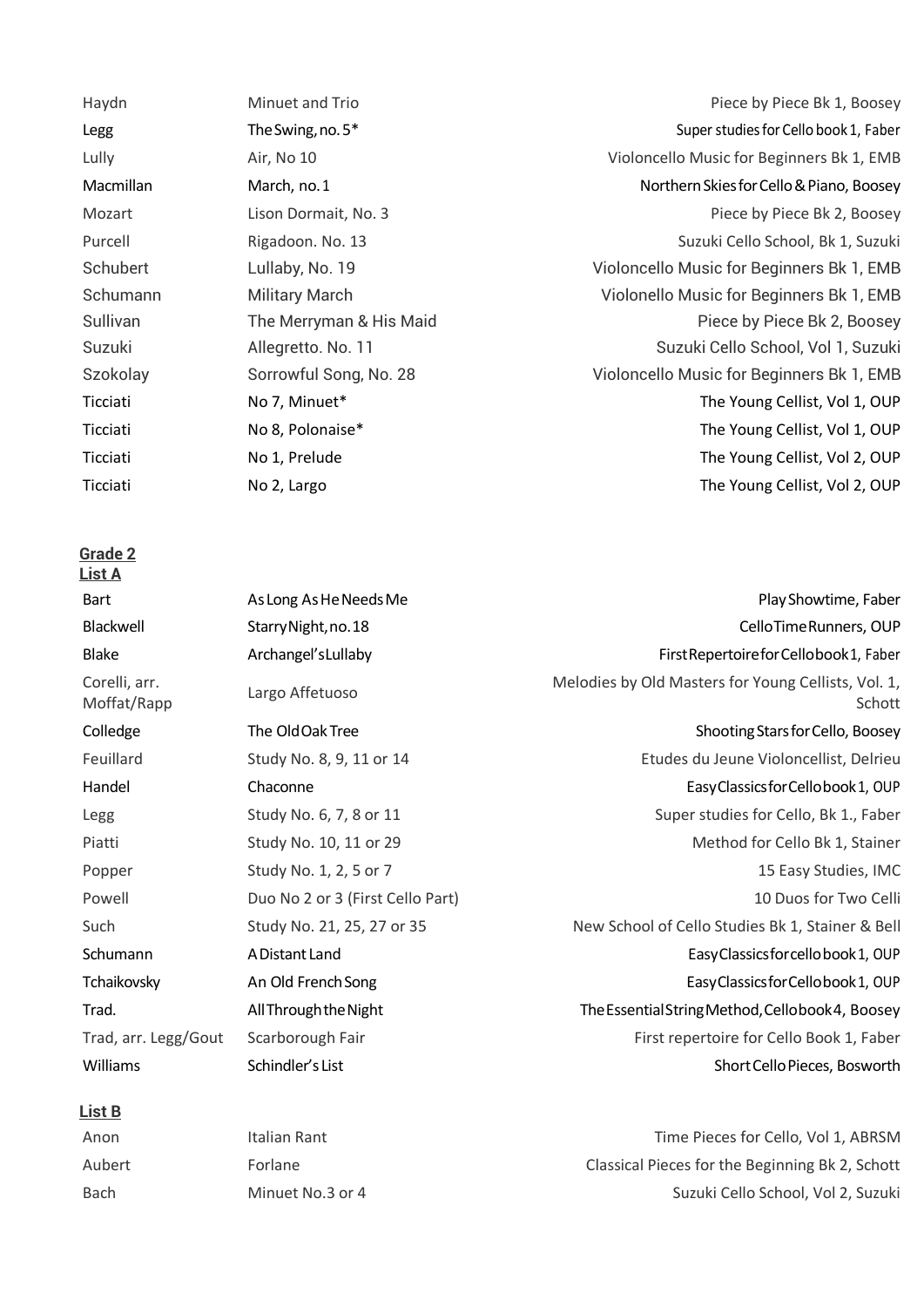| Beethoven, arr. Nelson Bagatelle |                                         | Piece by Piece 2, Boosey & Hawkes               |
|----------------------------------|-----------------------------------------|-------------------------------------------------|
| Beethoven                        | Marmotte Op.52, No. 7                   | Time Pieces for Cello, Vol 1, ABRSM             |
| Blackwell                        | Carnival Jig, No. 1                     | Cello Time Sprinters OUP                        |
| Blackwell                        | Hungarian Folk Dance, No. 32            | Cello Time Runners OUP                          |
| <b>Byrd</b>                      | Wolsey's Wilde. No. 10                  | Piece by Piece Bk 2, Boosey                     |
| Charpentier                      | Prelude from Te Deum                    | Cello Time Runners OUP                          |
| Carse                            | <b>Merry Dance</b>                      | <b>Stainer &amp; Bell</b>                       |
| Colledge                         | The Ceilidh, no. 21                     | Fast Forwardfor Cello, Boosey                   |
| Corelli                          | Largo affettuoso                        | Time Pieces for Cello, Vol 1, ABRSM             |
| Goddard                          | Swingin'                                | Party Pieces for Cello & Piano, Spartan SP139   |
| Holst                            | Jupiter's Theme                         | 14 Easy Tunes for Cello, Fentone                |
| Mozart                           | German Dance, No. 14                    | Violoncello Music for Beginners Bk 1 EMB        |
| Prelleur                         | March in D                              | Piece by Piece Bk 1, Boosey                     |
| Purcell                          | March                                   | Classical Pieces for the beginning Bk 2, Schott |
| Sullivan                         | The Sun Whose Rays (from The Mikado)    | Bravo! Cello, Boosey                            |
| Szokolay                         | Bagpipe Song No 28 Part 2               | Violoncello music for Beginners Bk 1 EMB        |
| Verdi                            | <b>Triumphal March</b>                  | Bravo! Cello, Boosey                            |
| Weber                            | Hunters' Chorus, No. 6                  | Suzuki Cello School, Vol 2, Suzuki              |
| Wedgwood                         | Hungarian Stomp                         | Jazzin' About for Cello & Piano, Faber          |
| Wells                            | Accurately Accented Accidental Accident | Cello Scenes, Cramer                            |
|                                  |                                         |                                                 |

## **LIST A**

| <b>Beethoven</b> | Marmotte                              | Playing the Cello, Novello                        |
|------------------|---------------------------------------|---------------------------------------------------|
| <b>Blackwell</b> | <b>Falling Leaves</b>                 | Cello Time Sprinters, OUP                         |
| Blackwell        | Beyond the Horizon                    | Cello Time Sprinters, OUP                         |
| Carse            | Minuet                                | The Fiddler's Nursery, Stainer and Bell           |
| Colledge         | Winter Wind                           | Shooting Stars for Cello, Boosey                  |
| Dacre            | Daisy Bell                            | First Repertoire for Cello book 1, Faber          |
| Dyson            | Melody                                | Melody & Intermezzo, Stainer H38                  |
| Elgar            | Andante                               | Cello Time Sprinters, OUP                         |
| Foster           | <b>Beautiful Dreamer</b>              | 14 Easy Tunes for Cello, Fentone F829             |
| Feuillard        | Study No. 3, 6, 10, 24, 29, 35, or 40 | Etudes du Jeune Violoncellist, Delrieu            |
| Hoffman          | Andante                               | Classical Pieces for the beginning book 2, Schott |
| Legg             | Study No. 2, 3, 5, or 13              | Superstudies for Cello, Bk 2, Faber               |
| Legg             | Study No. 14, 15, or 16               | Superstudies for Cello, Bk 1, Faber               |
| Mozart           | Romance                               | Classical and Romantic Pieces for Cello, OUP      |
| Mooney           | Any study from Pages 53-63            | Position Pieces Bk 1                              |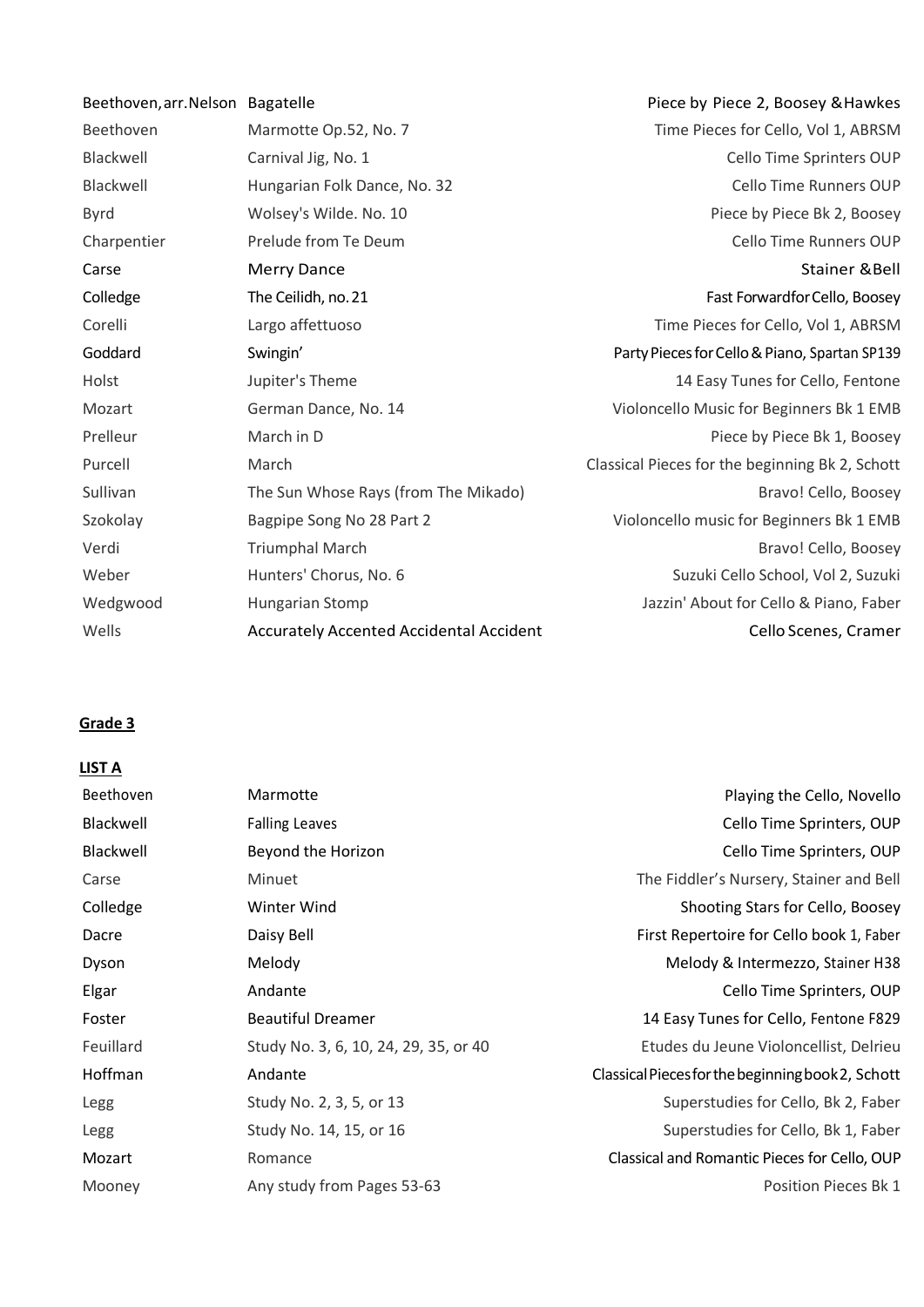| Piatti      | Study No. 6, 10, 11, 29, 32, or 34 | Method for Cello, Bk 2, Stainer                      |
|-------------|------------------------------------|------------------------------------------------------|
| Schubert    | To Music                           | Cello Canto, Fentone                                 |
| Schumann    | Cradle Song, no. 31                | Violoncello Music for Beginners book 3. EMB Z. 14037 |
| Such        | Study No. 7, 19, or 28             | New School of Cello Studies Bk 2, Stainer & Bell     |
| Tchaikovsky | 'March' from The Nutcracker        | Piece by Piece Vol 2, Boosery and Hawkes             |
| Tchaikovsky | Dolly's Funeral, no. 36            | Violoncello Music for Beginners book 3. EMB Z. 14037 |

## **LIST B**

| Arbeau       | <b>Branle</b>               | First Repertoire for Cello Book 1, Faber     |
|--------------|-----------------------------|----------------------------------------------|
| Beethoven    | Ecossaise                   | 14 Easy Tunes for Cello, Fentone             |
| Blackwell    | Latin Nights                | Cello Time Sprinters OUP                     |
| Blackwell    | Sprint Finish               | Cello Time Sprinters OUP                     |
| Boccherini   | Minuet, No.4                | Suzuki Cello School, Vol 3, Suzuki           |
| Dawe         | Kangaroos                   | New Road to String Playing book 3, Cramer    |
| Galliard     | Hornpipe a L'Inglese        | First Repertoire for Cello Bk 2, Faber       |
| Gay          | The Lambeth Walk            | Play Showtime, Faber                         |
| Grieg        | Solveig's Song              | Time Pieces for Cello, Vol 2, ABRSM          |
| Handel       | Bourrée                     | Suzuki Cello School, Vol 2, Suzuki           |
| Hewitt-Jones | Rumba                       | Ragtime, Serenade & Rumba, Musicland         |
| Paganini     | Theme from "Witches' Dance" | Suzuki Cello School, Vol 2, Suzuki           |
| Purcell      | Rondeau                     | Classical and Romantic Pieces for Cello, OUP |
| Rebikov      | <b>Chanson Triste</b>       | Classical and Romantic Pieces for Cello, OUP |
| Schumann     | Cradle Song, No. 31         | Violoncello Music for Beginners Bk 3, EMB    |
| Schumann     | The Two Grenadiers          | Suzuki Cello School, Vol 2, Suzuki           |
| Stanley      | Allegretto Grazioso         | First Repertoire for Cello Bk 1, Faber       |
| Tchaikovsky  | Symphony No.5 2nd movt      | First Repertoire for Cello Book 2, Faber     |
| Trowell      | Meditation Op 4 No 9        | Morceaux Faciles Vol. 3, Schott              |
| Webster      | Scherzo                     | Suzuki Cello School, Vol 3, Suzuki           |
| Wedgwood     | The Next Time               | Jazzin' About for Cello & Piano, Faber       |

## **Grade 4**

#### **List A**

| <b>Bach</b>   | Polacca                                    | Classical and Romantic Pieces for Cello and Piano, OUP |
|---------------|--------------------------------------------|--------------------------------------------------------|
| <b>Blake</b>  | Dance of the Snowmen                       | The Snowman Suite for Cello, Chester                   |
| <b>Breval</b> | Sonata in C 1st mvt, Allegro               | IMC; Suzuki Cello School Vol 4                         |
| Cirri         | Sonata No 3 in F 1st mvt Allegro           | Heinrichshofen HG 1283A/Peters                         |
| De Fesch      | Sonata in C Op 8 No 4, 3rd mvt<br>Minuetto | Peters                                                 |
| Dotzauer      | Study No. 2, 5, 6, or 8                    | 40 Studies, Stainer & Bell                             |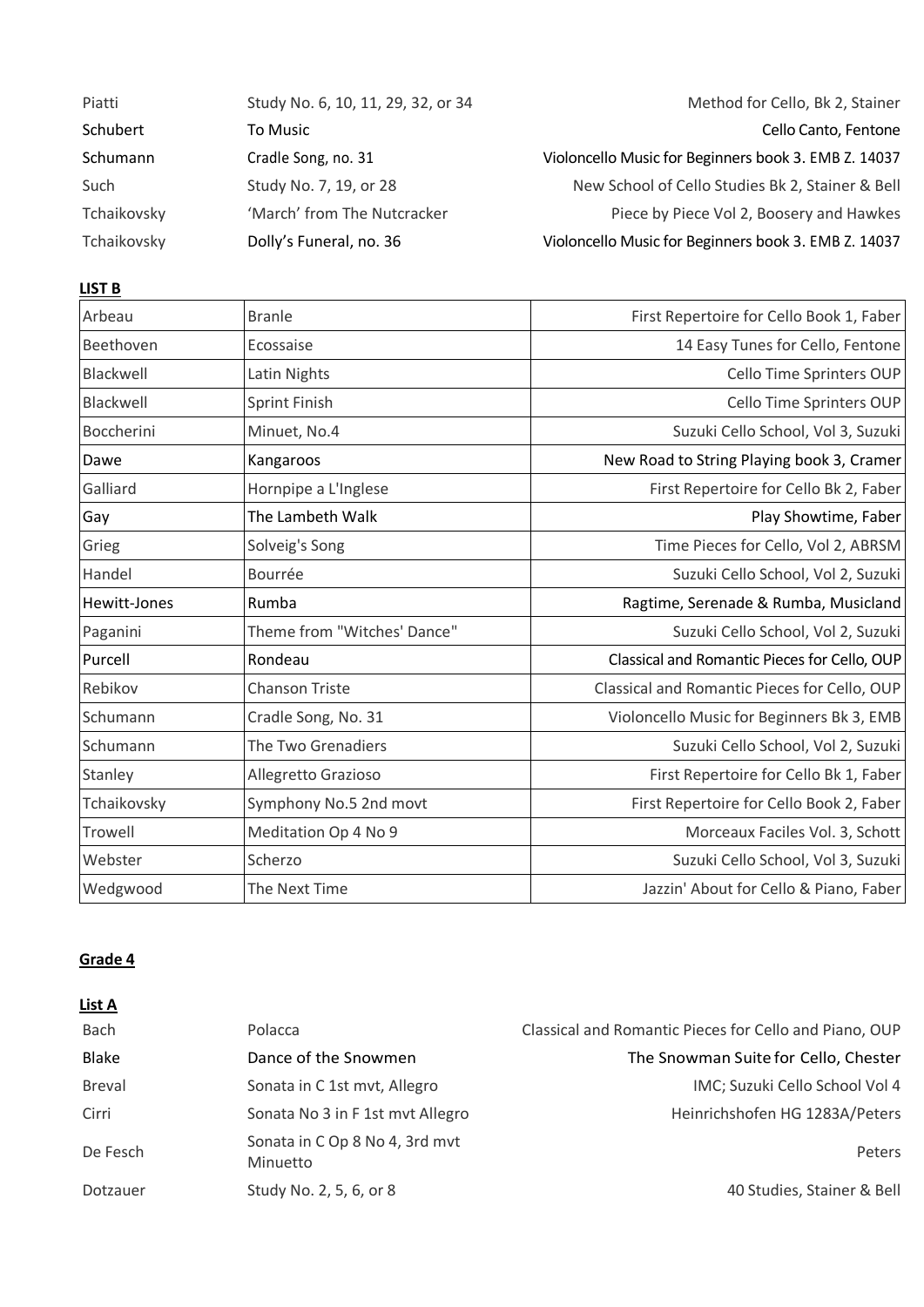| Dvorak, arr. Legg/Gout | Lento, 2nd mvt                | American Quartet from First repertoire for Cello, Book 3 |
|------------------------|-------------------------------|----------------------------------------------------------|
| Feuillard              | Study No. 25 or 26            | Etudes du Jeune Violoncellist, Delrieu                   |
| Franck                 | Panis Angelicus               | Up Grade for Cello, Grades 3 & 4, Faber                  |
| Grieg, arr. Forbes     | Norwegian Dance               | Classical and Romantic Pieces for Cello and Piano, OUP   |
| Handel                 | Largo from Xerxes             | Schott                                                   |
| Kabalevsky             | No. $1$ and No. $2$           | Five Studies in Major & Minor, Peters P-4765             |
| Legg                   | No. 8, 9, 14 or 15            | Super Studies for Cello, Bk 2, Faber                     |
| Mooney                 | <b>Busy Bees</b>              | Position Pieces for cello Bk 1, Alfred                   |
| Mooney                 | The Hippopotamus' Dance       | Position Pieces for cello Bk 1, Alfred                   |
| Purcell                | Dido's Farewell               | Violin Cello Music for Beginners, Bk 3, E.M.B. Z14037    |
| Rameau                 | Le Tambourin                  | Violin Cello Music for Beginners, Bk 3, E.M.B. Z14037    |
| Tartini                | Sarabanda                     | Old Masters for Young Players, Schott E.D 983/M.D.S      |
| Vivaldi                | Concerto in C, RV399, 1st mvt | Peters                                                   |

| Biddington, E | Pizzicato and Interlude                      | Little Suite for Unaccompanied Cello SOUNZ            |
|---------------|----------------------------------------------|-------------------------------------------------------|
| Blackwell     | Some Day, No. 26                             | Cello Time Sprinters OUP                              |
| Blackwell     | Wild West, No. 27                            | Cello Time Sprinters OUP                              |
| Borodin       | Notturno                                     | First Repertoire for Cello Book 3, Faber              |
| Corelli       | Adagio (Sonata No. 5)                        | First Repertoire for Cello Book 3, Faber              |
| Dvořák        | American Quartet No 9, 2nd mvt               | First Repertoire for cello Bk 3 arr Legg & Gout Faber |
| Gay           | The Lambeth Walk                             | Play Showtime, - Cello, Faber                         |
| Gershwin      | Let's Call the Whole Thing Off               | Play Gershwin for Piano and Cello Faber               |
| Gershwin      | Summertime                                   | Play Gershwin, Faber                                  |
| Graves        | 'It is Market Day in the Square' 3rd<br>mvt. | <b>Cathedral City Schott</b>                          |
| Kershaw       | <b>Back to School Blues</b>                  | <b>Mellow Cello Fentone</b>                           |
| Le Fleming    | Air                                          | Air and Dance, Chester                                |
| Lehar         | Waltz-Love Unspoken                          | Play Showtime - Cello, Faber                          |
| Schubert      | The Trout                                    | Violin Cello music for Beginners, Bk 3, E.M.B. Z14037 |
| Seitz         | Concerto, No.5, 1st mvt                      | Suzuki Cello School, Vol 4                            |
| Tchaikovsky   | <b>Chanson Triste</b>                        | Suzuki Cello School, Vol 4                            |
| Tchaikovsky   | <b>Sweet Reverie</b>                         | Violin Cello Music for Beginners, Bk 3, E.M.B. Z14037 |
| Trad. Cuban   | Habanera-Quetu                               | First Repertoire for Cello Bk 2, Faber                |
| Webster       | Scherzo                                      | Suzuki Cello School, Vol 3, Suzuki                    |
| Wedgwood      | Dawn Shadows                                 | Up Grade for Cello Grade 3-4, Faber                   |
| Wedgwood      | Ho Down - Show Down                          | Jazzin' About for Cello and Piano, Faber              |
| Wedgwood      | Just Passing By                              | Jazzin' About for Cello and Piano, Faber              |
| Wedgwood      | Sometime, Maybe                              | Jazzin' About for Cello and Piano, Faber              |
| Weissenborn   | Humoreske No 4                               | First Repertoire for Cello Bk 3 arr Legg & Gout Faber |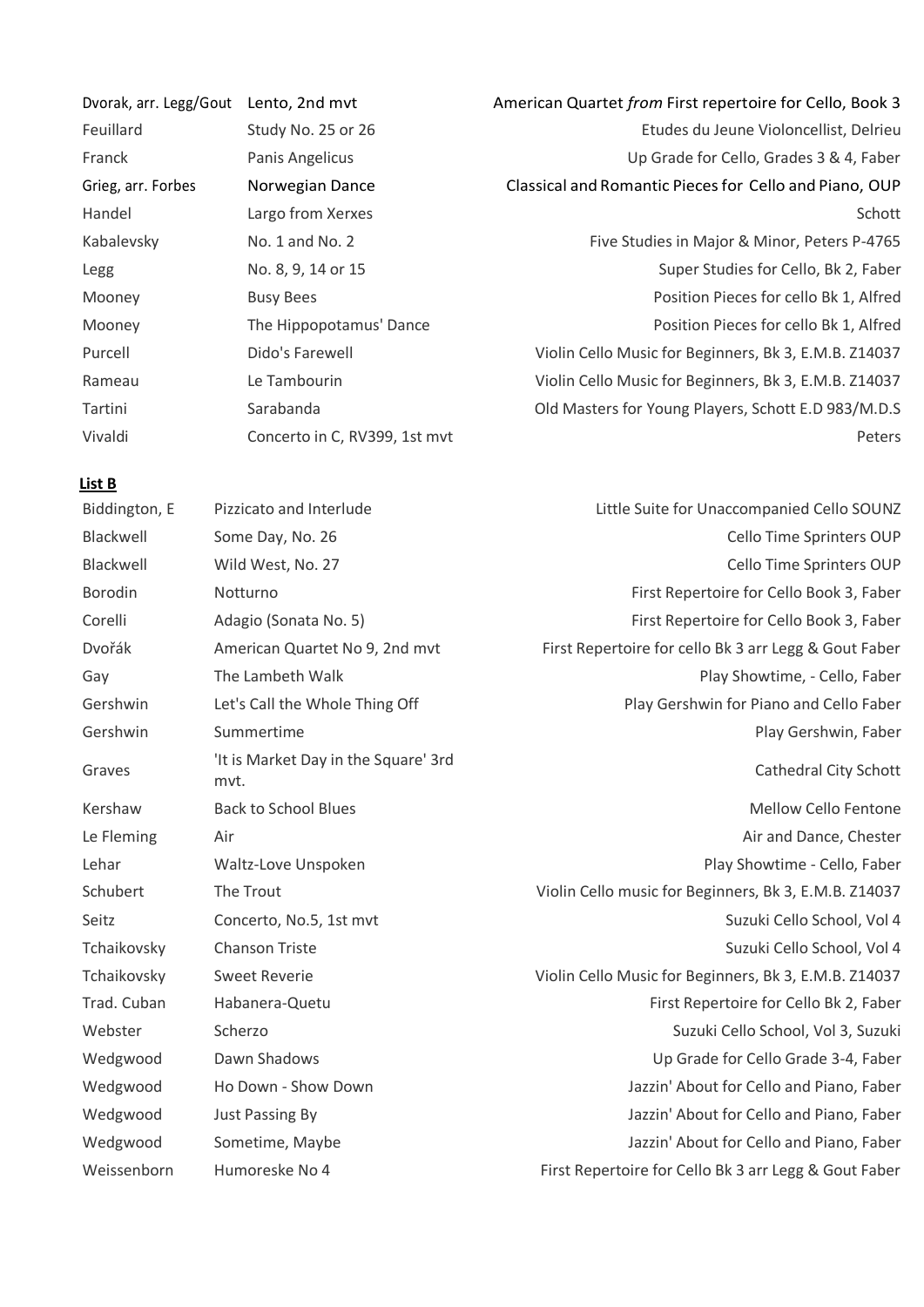**List A**

| ыэь м         |                                                                      |                                                                     |
|---------------|----------------------------------------------------------------------|---------------------------------------------------------------------|
| <b>Bach</b>   | Arioso                                                               | Great Cello Solos, Chester                                          |
|               | Benoy and Sutton Introduction to Thumb Position No. 22, 23, 24 or 25 | <b>OUP</b>                                                          |
| Bernstein     | Tonight                                                              | Play Showtime, Faber                                                |
| Boccherini    | Minuet                                                               | Suzuki Cello School Vol 3, Alfred Publisher                         |
| Borodin       | Nocturne from String Quartet No. 2                                   | Classic Experience Encores: Cello, Cramer                           |
| <b>Breval</b> | Sonata in C Op. li2; first movement,<br>Allegro                      | Schott                                                              |
| Cohen         | No 1, 2, or 5                                                        | Technique Takes Off Faber                                           |
| Corelli       | Adagio, Sonata No. 5                                                 | First Repertoire for Cello Book 3, Faber                            |
| De Fesch      | Sonata in C Op 8 No 3, 2nd mvt Allemanda                             | Peters                                                              |
| Dotzauer      | Study No. 13, 21, 23, or 27                                          | 40 Studies, Stainer and Bell                                        |
| Feuillard     | Study No. 19, 39, 41, 42, or 45                                      | Etudes du Jeune Violoncellist, Delrieu                              |
| Flackton      | Sonata No 3 in F, Minuet & Variations                                | Schott                                                              |
| Gershwin      | I Got Rhythm                                                         | Play Gershwin, Faber                                                |
| Handel        | Arie                                                                 | Old Master Melodies, Bk2, Schott, ED 5533                           |
| Marcello      | Sonata in G 4th mvt Allegro                                          | Two Sonatas, Stainer & Bell                                         |
| Marcello      | Sonata in G Op 2 No 6 4th mvt Allegro                                | Peters P- 7394, Suzuki Cello Method Vol 4                           |
| Mooney        | Oh Susannah or The Blue Bells of<br>Scotland                         | Thumb position for the Cello Bk 1 Summy-Birchard Inc                |
| Mozart        | Ave Verum                                                            | Violoncello Music for Beginners 3, Editio Musica<br><b>Budapest</b> |
| Schubert      | Gratzer Galopp, D925                                                 | Cello Meets Piano, Kevin Mayhew                                     |
| Schumann      | Traumerei Op. 15 No. 7                                               | Schott                                                              |
| Tartini       | Lento Mesto                                                          | Old Master Melodies, Bk2, Schott, ED 5533                           |
| Vivaldi       | Largo, Sonata No.3                                                   | First Repertoire for Cello Bk 3, Faber                              |
|               |                                                                      |                                                                     |

| Biddington, E     | Prelude & Finale                  | Little Suite for Unaccompanied Cello SOUNZ   |
|-------------------|-----------------------------------|----------------------------------------------|
| <b>Boccherini</b> | Minuet                            | The Suzuki Cello School vol. 3               |
| Borodin           | Nocturne from String Quartet No 2 | Classic Experience: encores for cello Cramer |
| <b>Bridge</b>     | Spring Song for Cello & Piano     | Stainer 2196                                 |
| <b>Bridge</b>     | Cradle Song                       | Four Pieces for Cello & Piano, Faber         |
| Chopin            | Prelude in B Minor, Op 28, No.6   | Chopin for Cello and Piano, Bk.1             |
| De Fesch          | Sonata in C, Alla breve           | Schott                                       |
| Dvořák            | Humoresque                        | Suzuki Cello School, Vol 3, Suzuki           |
| Fauré             | Aurore                            | Two Songs from Twenty Melodies, SJ Music     |
| Gershwin          | I Got Rhythm                      | Play Gershwin for Piano and Cello, Faber     |
| Gershwin          | Summertime                        | Play Gershwin for Piano and Cello, Faber     |
| Haydn             | Scherzando in G major             | Cello Meets Piano, Mayhew                    |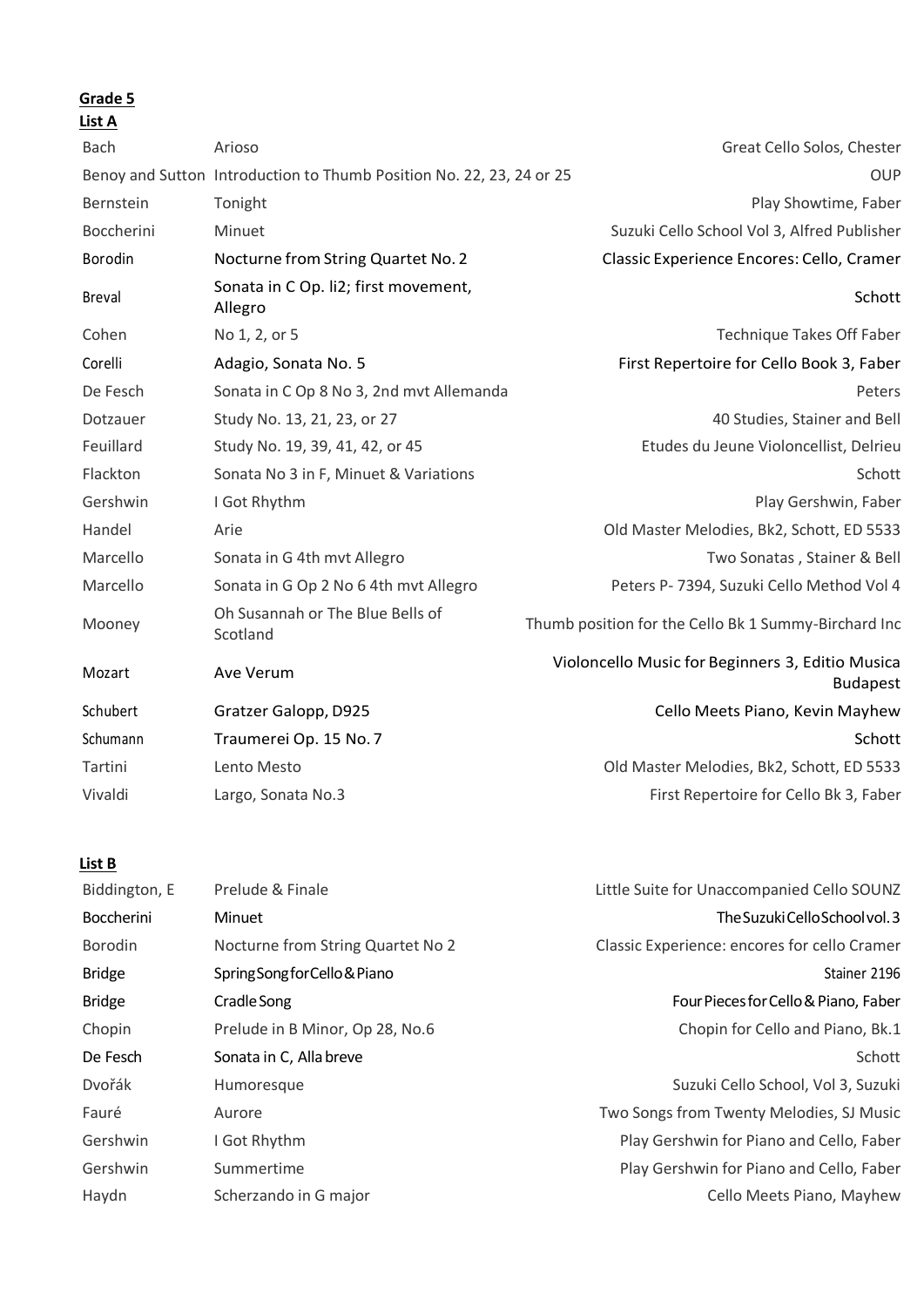| Hummel          | Presto                              | Little Suite Op.19a, Schauer EE2954                  |
|-----------------|-------------------------------------|------------------------------------------------------|
| Jacobson        | Hip Hip Bourrée                     | Unbeaten Tracks Faber                                |
| Janáček         | Three Moravian Folksongs (complete) | Amazing Solos for Cello, Boosey & Hawkes             |
| Le Fleming      | Dance                               | Air and Dance, Chester                               |
| Mozart          | Ave Verum Corpus                    | Violoncello Music for Beginners, Bk 3, E.M.B. Z14037 |
| <b>Nicholls</b> | <b>Bohemian Dance</b>               | Recital Repertoire for cellists, Bk 2, Faber         |
| <b>Nicholls</b> | Cakewalk                            | Recital Repertoire for cellists, Bk 1, Faber         |
| Schubert        | <b>Gratzer Galopp</b>               | Cello Meets Piano, Mayhew                            |
| Schumann        | Träumerai, Op.15, No.7              | Schott                                               |
| Tchaikovsky     | Neopolitan Dance                    | Violoncello Music for Beginners, Bk 3, E.M.B. Z14037 |
| Tchaikovsky     | <b>Waltz from Sleeping Beauty</b>   | Encores for Cello, Cramer                            |
| Wedgwood        | Rock a Bow Baby                     | Jazzin' About for Cello and Piano, Faber             |
| Vivaldi         | Largo from Sonata no. 3             | First Repertoire for Cello book 3, Faber             |

| List A                 |                                                                               |                                                     |
|------------------------|-------------------------------------------------------------------------------|-----------------------------------------------------|
| <b>Bach</b>            | Suite No 1 in G, BWV100, Allemande or Sarabande                               | Bärenreiter BA320                                   |
| <b>Bach</b>            | Suite No 2 in D min, BWV1, Allemande or Gigue                                 | Bärenreiter                                         |
| De Caix<br>d'hervelois | Sarabande and Minuet                                                          | Old Master Melodies, Bk2, Schott, ED 5533           |
| Dotzauer               | Study No. 24, 25, 26, 32, 33 or 40                                            | 40 Studies, Stainer & Bell                          |
| Elgar                  | Chanson de matin                                                              | Learning the Tenor Clef, Faber                      |
| Feuillard              | Study No. 43, 49, 50 or 53.                                                   | Etudes du Jeune Violoncellist Delrieu               |
| Franchomme             | Study No. 2, Op. 35                                                           | 12 Studies, I.M.C                                   |
| Handel                 | Arioso                                                                        | Schott, 9610                                        |
| Joplin                 | The Strenuous Life                                                            | Cello Meets Piano, Kevin Mayhew                     |
| Kreisler               | Liebesleid                                                                    | Liebesleid & Liebesfreud, Schott CB 161             |
| <b>Marais</b>          | Le Matelotte                                                                  | Five Old French Dances, Chester                     |
| Mooney                 | Moon Over the Ruined Trailer Park or<br>The Happy Certified Public Accountant | <b>Position Pieces Bk 2</b>                         |
| Paradis                | Sicilienne                                                                    | Learning the Tenor Clef, Faber                      |
| Pergolesi              | Sinfonia in F, 1st mvt                                                        | Schott                                              |
| Rachmaninov            | Lied                                                                          | Steven Isserlis's Cello World, Faber                |
| Saint-Saëns            | Prière op. 158 or Romance op. 36                                              | The Complete Shorter Works for Cello & Piano, Faber |
| Seiber                 | Tango                                                                         | Learning the Tenor Clef, Faber                      |
| Sibelius               | Romance op. 78 no. 2                                                          | Hansen                                              |
| Telemann               | Sonata in D (TWV D:6) 3rd and 4th mvts                                        | Cello meets Piano, Mayhew                           |
| Telemann               | Sicilienne No 9.                                                              | Twelve Fantasias, Moseler                           |
| Telemann               | Vivace or Presto, No.10                                                       | Twelve Fantasias, Moseler                           |
| Valensin               | Menuet                                                                        | Old Master Melodies, Bk 2, Schott, ED 5533          |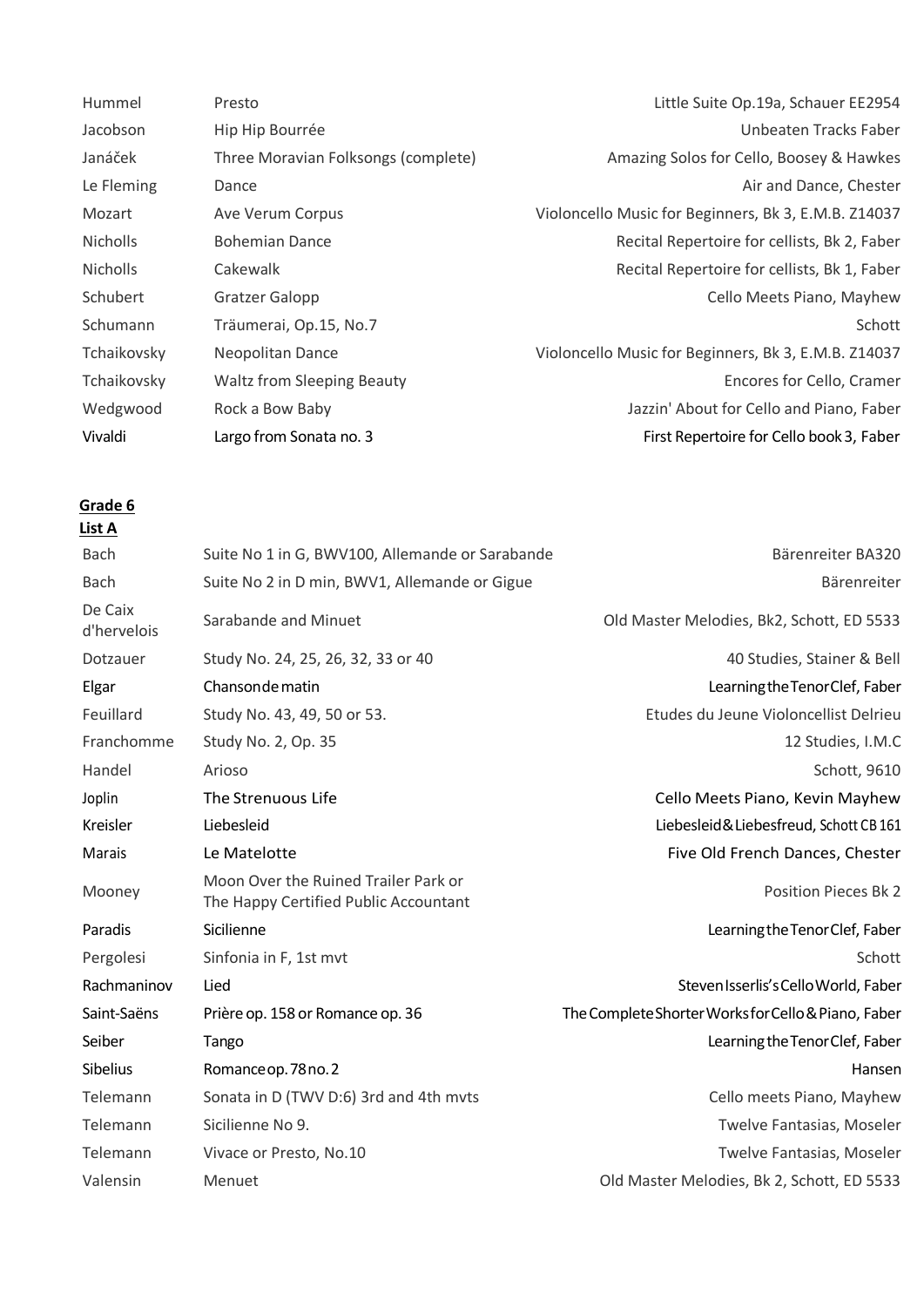Vivaldi Any 2 mvts from any Sonata Any 2 metatra Six Sonatas, Peters

## **List B**

| Albrechtsberger Scherzando |                                         | Cello Meets Piano, Mayhew                      |
|----------------------------|-----------------------------------------|------------------------------------------------|
| <b>Bazelaire</b>           | <b>Berceuse Chignoise</b>               | Leduc                                          |
| <b>Bazelaire</b>           | Suite Francais, Op.114, 5th mvt,        | Schott                                         |
| <b>Bartók</b>              | An Evening in the Village               | <b>Editio Musica Budapest</b>                  |
| <b>Bartók</b>              | Roumanian Folk Dances, No 1 and 4.      | <b>Editio Musica Budapest</b>                  |
| <b>Bridge</b>              | Cradle Song                             | Four Pieces for Cello and Piano, Faber         |
| <b>Bruch</b>               | Dance/Swedish, Op.70, No.3              | Simrock                                        |
| Cui                        | Oriental, Op 50, No.9                   | Kalmus; Cheney Solos Vol 4                     |
| Davis                      | Elegy                                   | Unbeaten Tracks-Cello, Faber                   |
| Debussy                    | Nocturne and Scherzo                    | Faber                                          |
| Dvořák                     | Appassionato, Op.75, No.3               | Cello Meets Piano, Mayhew                      |
| Elgar                      | Salut d'amour, Op 12.                   | Cheney Solos Vol 5, Schott                     |
| Fauré                      | Berceuse, Op 16                         | Hamelle                                        |
| Fauré                      | Sicilienne, Op 78                       | Hamelle                                        |
| Hindemith                  | Kleine Sonata, 2nd mvt                  | Schott 8186                                    |
| Lloyd Weber                | In the Half Light                       | Three Pieces for Cello and Piano, Stainer H376 |
| Maconchy                   | The Clock or Vigil                      | Divertimento, Faber                            |
| Moskowski                  | Guitarre, Op 45, No 2, arr for<br>cello | Peters, P-2224                                 |
| Mustonen                   | <b>Frogs Dancing on Water Lilies</b>    | Unbeaten Tracks-Cello, Faber                   |
| <b>Nicholls</b>            | Cake Walk                               | Recital Repertoire for Cellists, Bk.1, Faber   |
| Popper                     | Happy Recollections, Op 64, No.1        | International 3055; Cheney Solos Vol 3         |
| Reger                      | Romance in G                            | Breitkopf and Härtel, 3421                     |
| Rodrigo                    | Sonata alla Breve, 1st mvt              | Schott                                         |
| Saint-Saëns                | The Swan                                | I.M.C; Suzuki Cello School Vol. 6              |
| Schubert                   | Ave Maria, Op 52, No.4                  | <b>Editio Musica Budapest</b>                  |
| Schumann                   | No 1                                    | Fantasie Stücke, Op 73, Peters EP7279          |
| Seiber                     | Tango                                   | Learning the Tenor Clef, Faber                 |
| Turnage                    | Vocalise                                | Unbeaten Tracks-cello, Faber                   |
| Wells, John                | The Cygnet for Cello and Piano          | www.johnwells.co.nz/publications               |

## **Grade 7**

# **List A**

| Bach, J.S         | Suite No 1 in G, BWV1007, Prelude    |                                                                  | Bärenreiter BA320         |
|-------------------|--------------------------------------|------------------------------------------------------------------|---------------------------|
| Bach, J.S         | Suite No 2 in D min, BWV1008 Prelude |                                                                  | Bärenreiter               |
| Boccherini        | Sonata No.4 in F 3rd mvt             | Six Sonatas for Violoncello, Recordi 2461 or Boosey & Hawkes     |                           |
| <b>Boccherini</b> | Rondo in C                           |                                                                  | LM.C                      |
| Daquin            | Rigaudon                             | Melodies by Old masters for Young Cellists, Vol 2, Schott ED5533 |                           |
| Dotzauer          | Study No. 63, 64, 66, 67, 68 or 74   |                                                                  | 113 Studies, Bk 3, Peters |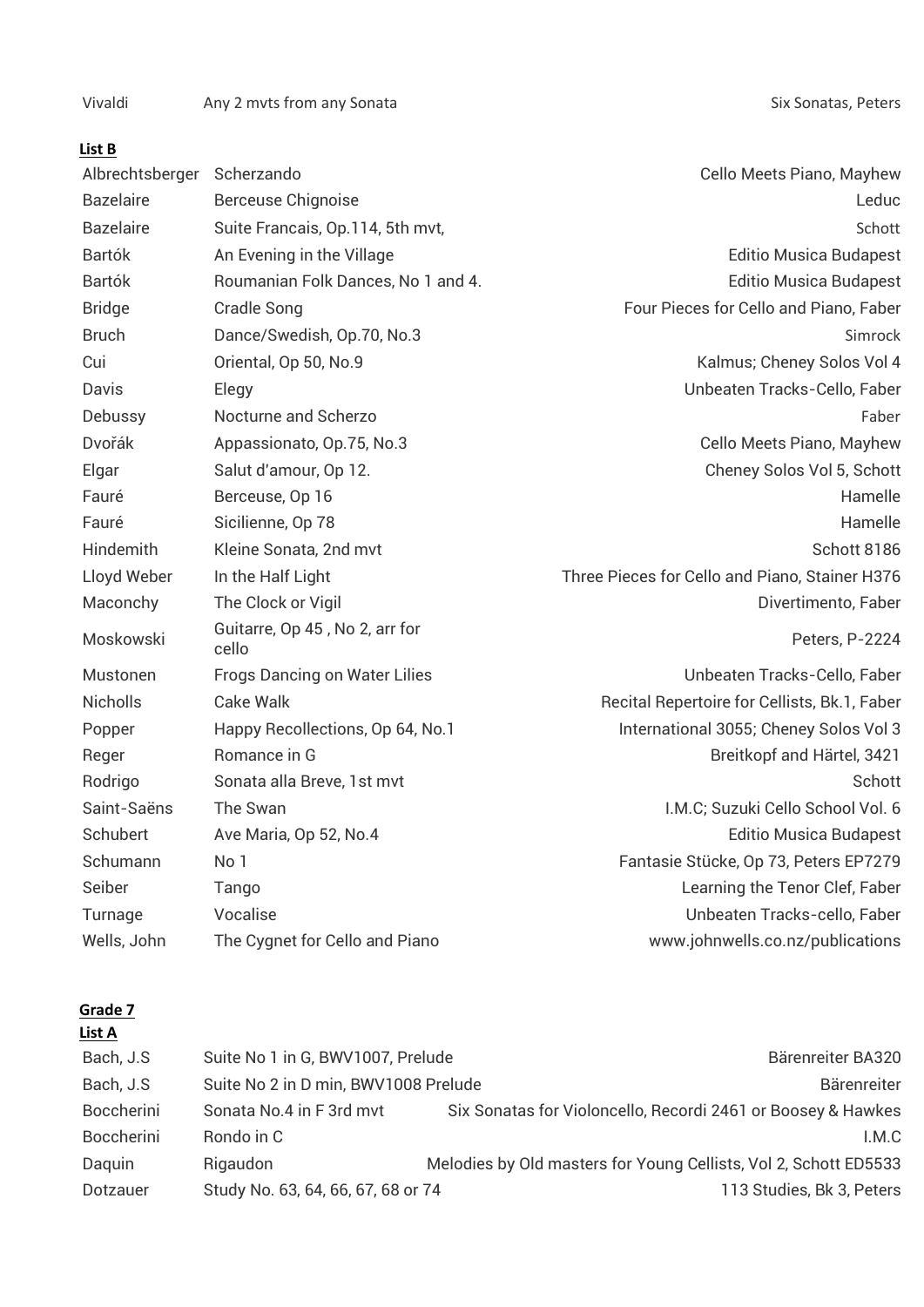| Duport        | Study No. 2, 3, 4, 5, 7 or 19               | 21 Studies, I.M.C. or Peters                                     |
|---------------|---------------------------------------------|------------------------------------------------------------------|
| Feuillard     | Study No. 54 or 59                          | Etudes du Jeune Violincellist, Delrieu                           |
| Franchomme    | Study Op.35, No.3, 5 or 6,                  | 12 Studies, I.M.C.                                               |
| Granados      | Orientale (Spanish Dance no. 2 op. 37)      | <b>IMC 655</b>                                                   |
| Grieg         | Sarabande                                   | Holberg Suite, Fentone                                           |
| Kabalevsky    | Op 67, No. 5, Scherzo                       | Five Studies in Major and Minor Peters P-4765                    |
| Kurpinski     | Meditation at Wanda's Tomb                  | <b>PWM</b>                                                       |
| Lee, S.       | Study No. 40.                               | 40 Melodic and Progressive Studies, Vol 2. Op 31, I.M.C.         |
| Leo, Leonardo | Larghetto                                   | Melodies by Old masters for Young Cellists, Vol 2, Schott ED5533 |
| Mooney        | Dialogue or Hungarian Dance                 | <b>Position Pieces Bk 2</b>                                      |
| Popper        | Any study except No. 1, Op 76               | Preparatory Studies, I.M.C                                       |
| Mooney        | Dialogue or Hungarian Dance                 | <b>Position Pieces Bk 2</b>                                      |
| Rachmaninov   | Vocalise op. 34 no. 14                      | <b>Boosey</b>                                                    |
| Rubenstein    | Melodie op. 3 no. 1                         | Saluts d'amour for Cello & Piano, Kunzelmann GM523               |
| Saint-Saëns   | Le cygne (The Swan)                         | The Complete Shorter works for Cello & Piano, Faber              |
| Schumann      | Intermezzo                                  | Steven Isserlis's Cello World, Faber                             |
| Tchaikovsky   | Nocturne op. 19 no. 4                       | Tchaikovskyforcellovol.2, Simrock EE5243                         |
| Telemann      | Largo and Allegro, No.1                     | <b>Twelve Fantasias, Moseler</b>                                 |
| Vivaldi       | Concerto in C Min F.111/1(RV401) 3rd mvt    | Ricordi or Boosey & Hawkes                                       |
| List B        |                                             |                                                                  |
| Arutiunian    | Impromptu                                   | Zen-On Music                                                     |
| Beethoven     | Sonata in F, Op.5, No.1 1st or 2nd mvt,     | Henle                                                            |
| Beethoven     | Sonata in G Min, Op 5, No.2 1st or 3rd mvt, | Henle                                                            |
| Beethoven     | Sonata Op.5, No.2 in G Min, 2nd mvt,        | Henle 252                                                        |
| <b>Blake</b>  | Jump, No.3                                  | Jazz dances for Cello and Piano, Highbridge Music 520            |
| Cohen         | The Mandolin Player and Ride Like the Wind  | Technique Takes Off: Cello, Faber                                |
| Enescu        | Saltarello                                  | Nocturne et Salterello, Schott, CB16823                          |
| Fauré         | 4 Melodies                                  | Bärenreiter 6990                                                 |
| Goltermann    | Etude-Caprice, Op. 54, No.4                 | International 3091; Cheney Solos for Young Cellists Vol 4        |
| Granados      | Orientale (Spanish Dance, No, 2, Op.37)     | <b>IMC 655</b>                                                   |
| Grieg         | Sarabande from the Holberg Suite            | Fentone                                                          |
| Joplin        | The Strenuous Life                          | Cello Meets Piano, Mayhew                                        |
| Kabalevsky    | No. 5, Scherzo                              | Five Studies, Op. 67, Peters                                     |
| Maconchy      | Golubchik, No. 2                            | Divertimento, Lengnick                                           |
| Matthews      | Tango Flageoletto                           | Unbeaten Tracks-cello, Faber                                     |
| Popper        | Gavotte, Op 67, No 2                        | Popular Concert Pieces, Vol 1, EMB Z.12943                       |
| Poulenc       | Serenade, trans Gendron                     | Heugel/UMP                                                       |
| Ravel         | Piece en forme de Habanera                  | Leduc                                                            |
| Saint-Saëns   | Allegro Appassionata, Op. 43                | The Complete Shorter Works for Cello and Piano, Faber            |
| Saint-Saëns   |                                             |                                                                  |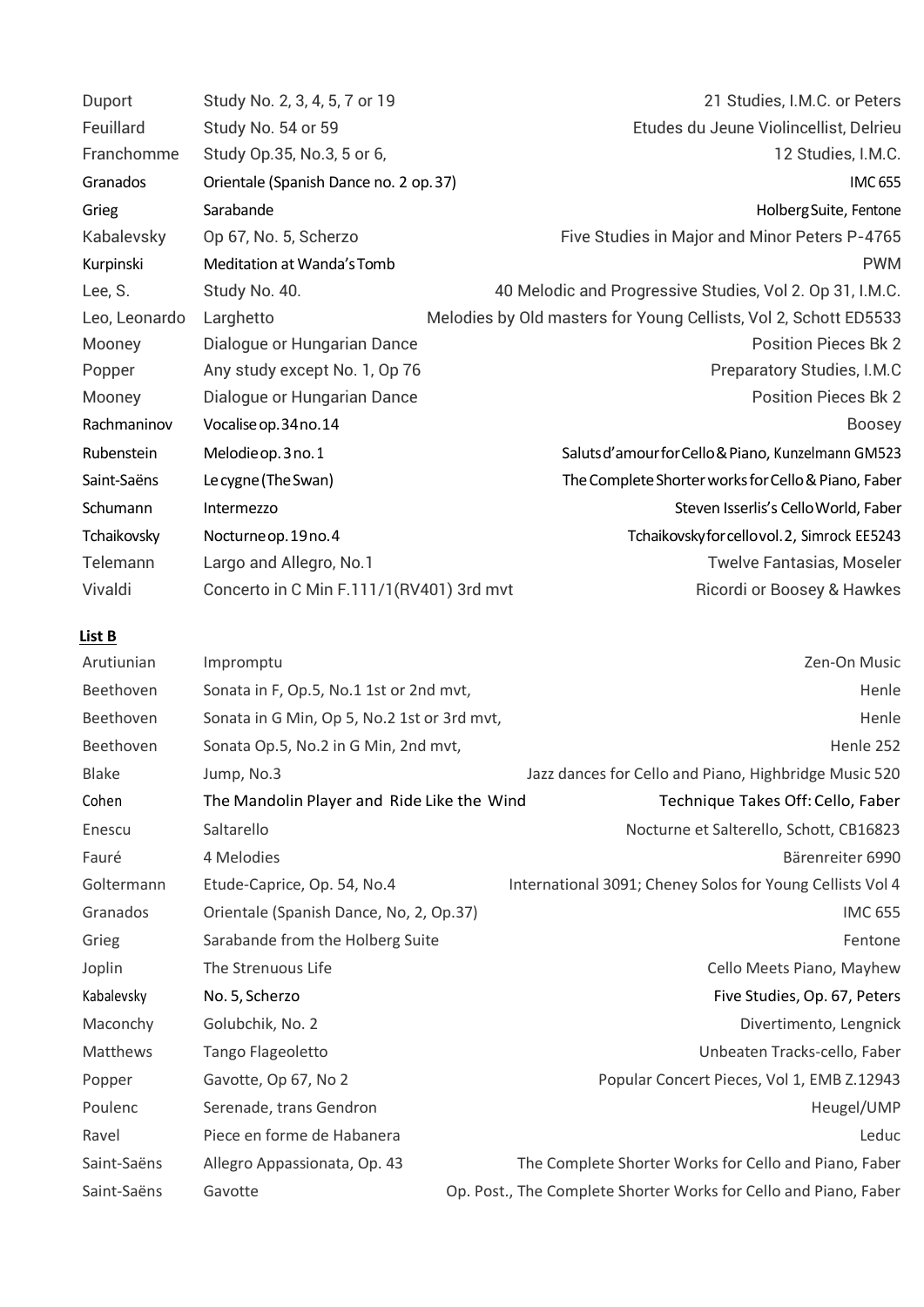| Squire      | Tarantella                                                         | Stainer                                         |
|-------------|--------------------------------------------------------------------|-------------------------------------------------|
| Strauss, F. | Nocturno, Op7                                                      | Universal 31455                                 |
| Summer      | Julie-O                                                            | Cheney Solos for Young Cellists Vol 5           |
| Vivaldi     | Sonata no. 6 in Bb RV 46, 3rd movt: Largo and<br>4th movt: Allegro | Complete Sonatas for Cello, Bärenreiter BA 6995 |
| Wells, John | Prelude or Gigue                                                   | Suite for Violoncello Solo                      |

| ۰.<br>٠ |  |
|---------|--|
|         |  |

| <b>Bach</b>                    | Sonata in D, BWV 1028, 1st and 2nd mvt                                                    | Faber                                                       |
|--------------------------------|-------------------------------------------------------------------------------------------|-------------------------------------------------------------|
| <b>Bach</b>                    | Sonata No. 3 in G Minor, BWV 1029 Allegro (3rd mvt)                                       | Henle 676                                                   |
| <b>Bach</b>                    | Suite No.2 in D Minor, BWV 1008 Sarabande and<br>Courante or Sarabande and Minuets 1 & 11 | Bärenreiter                                                 |
| <b>Bach</b>                    | Suite No.3 in C BWV 1009 Sarabande and Gigue                                              |                                                             |
| <b>Berteau</b><br>(Sammartini) | Sonata in G, 1st mvt                                                                      | I.M.C. 2093                                                 |
| Bloch                          | Prayer, no. 1 from Jewish Life                                                            | Ernest Bloch Music for Cello & Piano, Fischer               |
| Boccherini                     | Concerto No. 1 in C (G477) 1st mvt                                                        | Schott 108                                                  |
| Boccherini                     | Concerto No. 2 in D (G479) 2nd mvt                                                        | Schott 113                                                  |
| Boccherini                     | Sonata No. 2 in C (G6) 1st mvt                                                            | 6 Sonata for Violoncello Ricordi 2461                       |
| <b>Bridge</b>                  | Élégie                                                                                    | Four Pieces for Cello & Piano, Faber                        |
| Busoni                         | Serenata for Cello & Piano                                                                | Faber                                                       |
| Chopin                         | Study in E major, Op.10 No. 3 (transcribed)                                               | Chopin for Cello and Piano, Bk1 PWM 10 382                  |
| Dotzauer                       | Study No. 70, 73, 76, 77, 78, 80 or 82                                                    | 113 Studies, Bk 3, Peters                                   |
| Duport                         | Study No. 6, 10, 11, 13 or 20                                                             | 21 Studies, I.M.C. or Peters                                |
| Elgar                          | Cello Concerto in E minor, 3rd movt                                                       | Novello                                                     |
| Fauré                          | Élégie op. 24                                                                             | Anthology of Selected Pieces for Cello & Piano, Peters 7571 |
| Franchomme                     | Any one of 12 Caprices                                                                    | Op. 7, I.M.C.                                               |
| Grieg                          | Sonata in A minor op. 36, 2nd movt:<br>Andante molto tranquillo                           | Henle HN 790                                                |
| Haydn                          | Concerto in DHob VIIbno. 2, 2nd movt: Adagio                                              | Breitkopf EB2238                                            |
| Minsky                         | No. 2, Truckin' Through the South                                                         | Ten American Cello Etudes OUP                               |
| Nyman                          | Miserere Paraphrase                                                                       | On the Fiddle, Chester                                      |
| Piatti                         | No. 1 or No. 9                                                                            | Caprices, Op.25, Peters                                     |
| Popper                         | Study No. 1, 2, 3, 6 or 11 Op. 73                                                         | High School of Cello Playing, I.M.C.                        |
| Rachmaninov                    | Sonatain Gminorop. 19, 3rd movt: Andante                                                  | Boosey                                                      |
| Vivaldi                        | Concerto in B Min, RV424, 1st mvt                                                         | Ricordi 931                                                 |
| Vivaldi                        | Concerto in A Min, RV418, 2nd and 3rd mvts.                                               | Peters 9119                                                 |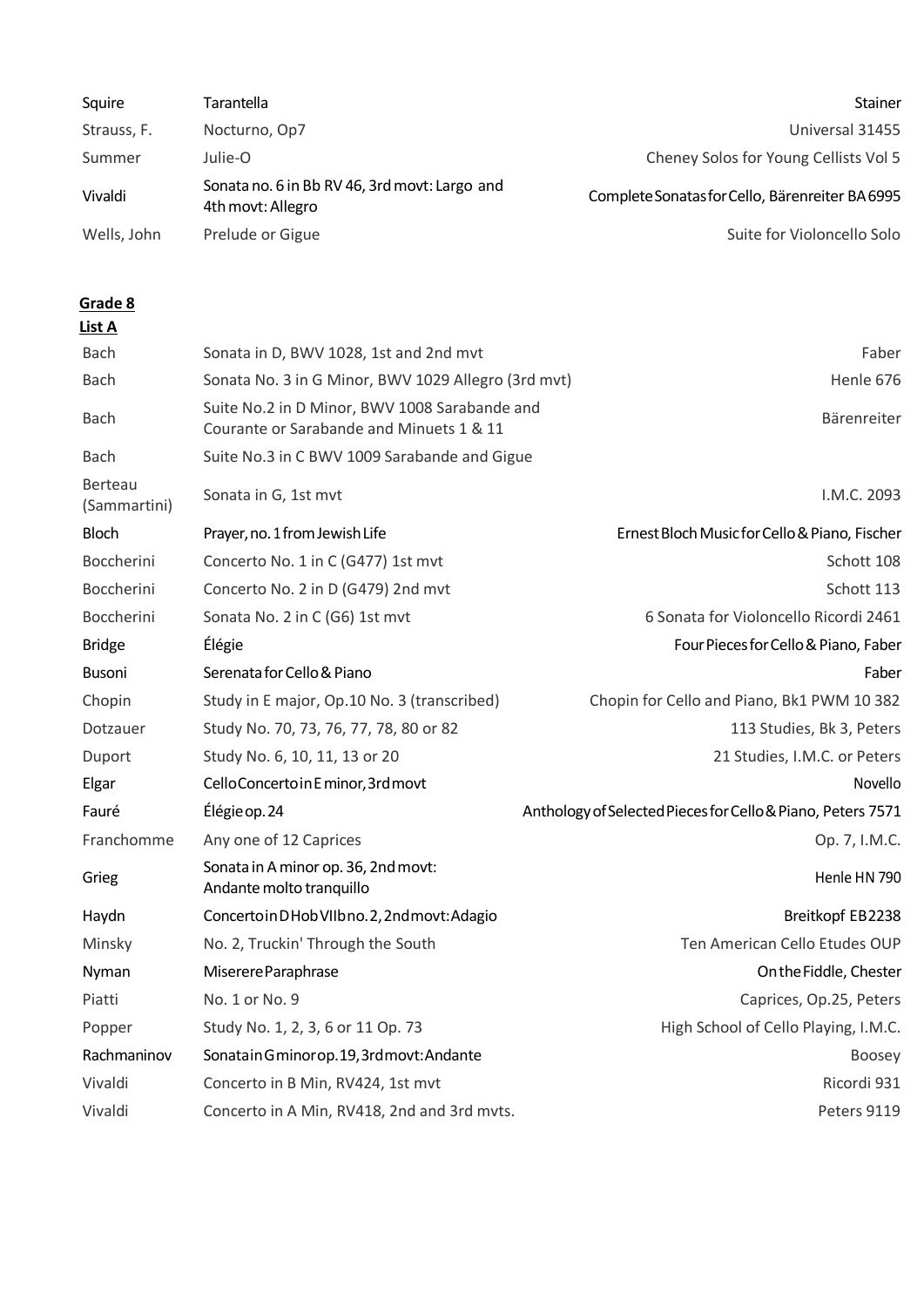| Barber         | Sonata for Violoncello, Op. 6 2nd mvt              | Schirmer HL50327230                                   |
|----------------|----------------------------------------------------|-------------------------------------------------------|
| Body, Jack     | Aeolian Harp for Unaccompanied Cello               | SOUNZ                                                 |
| <b>Brahms</b>  | Sonata in E Minor, Op. 38, Any mvt                 | Wiener-Urtext                                         |
| <b>Brahms</b>  | Sonata in F, Op. 99, 4th mvt                       | Wiener-Urtext                                         |
| <b>Britten</b> | Suite No. 1 in G, Serenata and Marcia              | Faber                                                 |
| <b>Bruch</b>   | Canzone in B flat, Op. 55                          | Breitkopf & Härtel 8072                               |
| <b>Bruch</b>   | Kol Nidrei, Op. 47                                 | Lengnick                                              |
| Chopin         | Sonata in G Minor, Op. 65, 2nd mvt                 | Peters 1928                                           |
| De Falla       | <b>Ritual Fire Dance</b>                           | Chester CH00933                                       |
| Debussy        | Sonata 1st mvt                                     | Henle 633                                             |
| Dvořák         | Slavonic Dance in G Minor Op. 46/8                 | Slavonic Dances for Cello and Piano, Bärenreiter 6962 |
| Dvořák         | Waldesruhe, Op. 68, No. 5                          | <b>IMC 1741</b>                                       |
| Elgar          | Concerto in E Minor, Op. 85 1st or 3rd mvt,        | Novello                                               |
| Fauré          | Berceuse from Dolly's Suite.                       | Arr Grey, Fentone                                     |
| Franck         | Sonata in A, 1st mvt                               | I.M.C 323                                             |
| Gershwin       | Bess You Are My Woman Now                          | Encore! Lloyd Weber, Chester 63965                    |
| Granados       | Intermezzo                                         | Schirmer                                              |
| Grieg          | Sonata in A Minor, Op. 36 2nd mvt                  | Peters EP2157                                         |
| Haydn          | Concerto in C major Hob VII/b No.1 1st mvt         | Breitkopf 2238                                        |
| Haydn          | Minuet from Hob VI/6                               | International 551                                     |
| Hindemith      | Capriccio in A, Op 8, No.1                         | Breitkopf & Härtel 5044                               |
| Kabalevsky     | Concerto No.1 in G Min, Op 49 2nd Mvt              | Peters 4779                                           |
| Kodály         | Romance Lyrique                                    | EMB Z.14333                                           |
| Kodály         | Sonatina for Cello and Piano                       | Boosey & Hawkes                                       |
| Leighton       | Elegy                                              | Lengnick                                              |
|                | Lloyd Weber, A Variations 1 to 4, arr. Roman       | <b>Steam Power Music</b>                              |
| Martinů        | Nocturnes, No. 2 or No. 3                          | Leduc                                                 |
| Monti          | Czardas                                            | Dancing Cello, PWM10324                               |
| Nyman          | Miserere Paraphrase                                | On the Fiddle, Chester                                |
| Popper         | Gavotte No. 2 in D, Op. 23                         | International 1607; Suzuki Vol 7                      |
| Popper         | Mazurka, Op. 51                                    | <b>Editio Musica Budapest</b>                         |
| Rachmaninov    | Dance Oriental Op. 2, No. 2                        | Boosey & Hawkes M 060094743                           |
| Rachmaninov    | Sonata in G Minor, Op.19 3rd mvt                   | Boosey & Hawkes 2219                                  |
| Saint-Saëns    | Chant Saphique, Op. 91                             | The Complete Shorter Works for Cello and Piano, Faber |
| Schumann       | No 2 and No 4 Five Pieces in Folk Style,<br>Op 102 | International 3411                                    |
| Shostakovich   | <b>Two Pieces</b>                                  | <b>Belwin</b>                                         |
| Stravinsky     | Introduzione from Suite Italienne                  | Boosey & Hawkes                                       |
| Tchaikovsky    | Andante Cantabile, Op. 11                          | Forberg                                               |
| Tchaikovsky    | Melodie, Op. 42, No. 3                             | Simrock EE523                                         |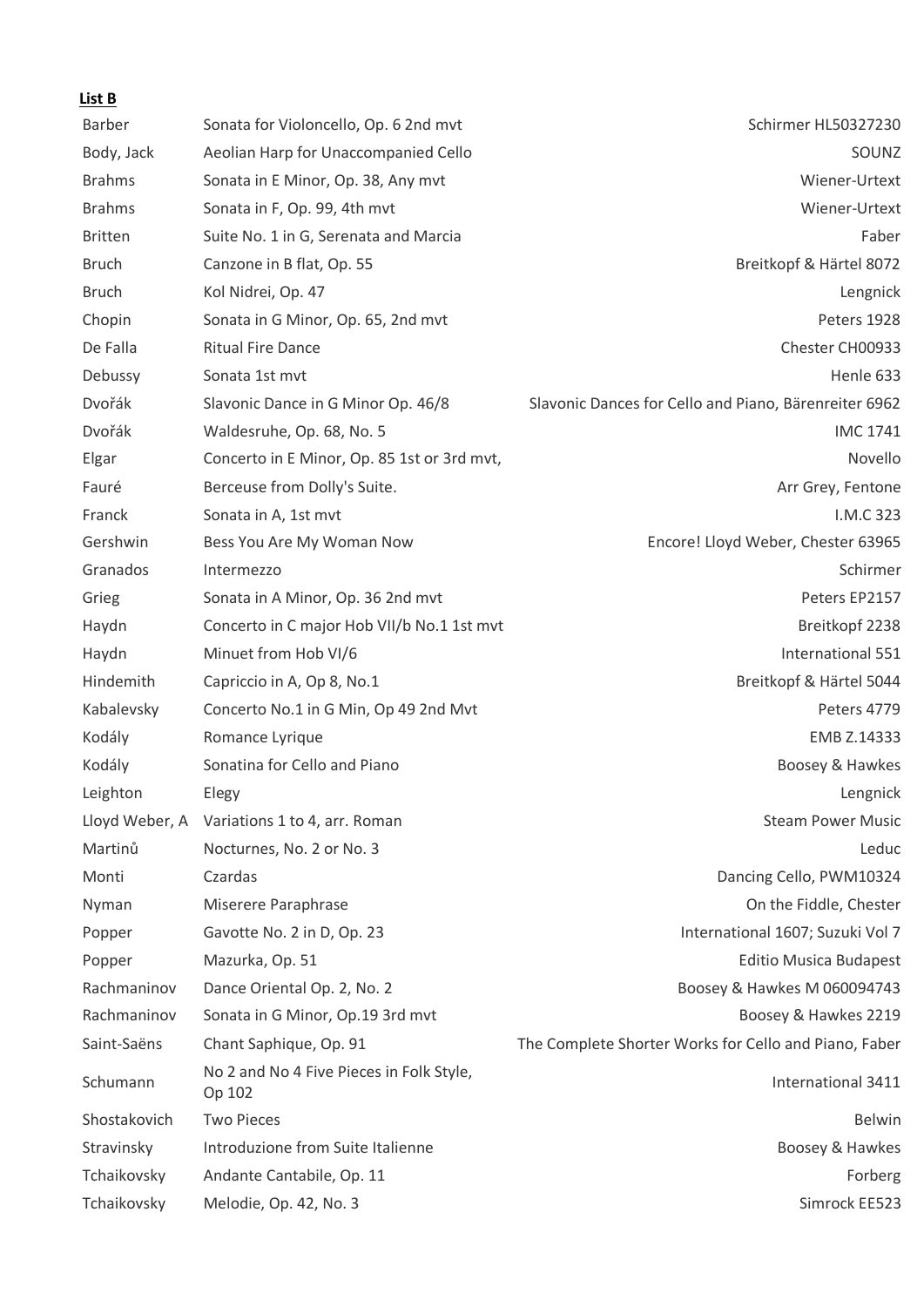## **Diploma**

| <b>Bach</b>                        | Sonata in D 3rd and 4th myts.                                                 | BWV1028, Bärenreiter        |
|------------------------------------|-------------------------------------------------------------------------------|-----------------------------|
| <b>Bach</b>                        | Sonata in G 1st and 2nd or 3rd and 4th myts.                                  | BWV1027, Bärenreiter        |
| <b>Bach</b>                        | Sonata in G Minor, BWV 1029 1st mvt.                                          | Faber 057 150880 4          |
| <b>Bach</b>                        | Suite No. 3 in C Courante, Sarabande and Gigue                                | <b>BWV1009</b>              |
| <b>Bach</b>                        | Suite No. 4 in E flat, Prelude                                                | <b>BWV1010</b>              |
| <b>Bach</b>                        | Suite No. 5 in C Minor BWV 1011 Prelude and Fugue,                            | Bärenreiter 320             |
| <b>Barber</b>                      | Sonata Op. 6, 2 <sup>nd</sup> and 3rd mvt.                                    | Schirmer                    |
| <b>Bartók</b>                      | <b>Rumanian Dances</b>                                                        | Universal 13265             |
| Beethoven                          | Seven Variations on a Theme "Bei Mannern" from<br>Mozart's Magic Flute, Woo46 | Peters EP 7048              |
| Beethoven                          | Sonata in A, Op 69, 1st myt                                                   | Henle                       |
| Beethoven                          | Sonata in D, Op 102, No. 2, 1st mvt.                                          | Peters 748                  |
| Beethoven                          | Sonata No. 4 in C, Op 102, No. 1, 1st mvt.                                    | Henle HN252                 |
| <b>Berteau</b>                     | Sonata in G                                                                   | I.M.C                       |
| Boccherini,                        |                                                                               |                             |
| arr.<br>Grützmacher                | Concerto in B <sub>b</sub> , 1st movt                                         | I.M.C                       |
| <b>Boccherini</b>                  | Sonata no. 6 in A, Adagio and Allegro                                         | Ricordi                     |
| Boëllmann                          | Symphonic Variations, Op 23                                                   | I.M.C                       |
| <b>Brahms</b>                      | Sonata in E Minor, Op.38 1st and 2nd mvt.                                     | Henle HN18                  |
| <b>Bridge</b>                      | <b>Scherzo and Melodie</b>                                                    | Faber                       |
| <b>Bridge</b>                      | Sonata, 1st mvt.                                                              | Boosey & Hawkes             |
| <b>Britten</b>                     | Sonata in C, Elegia                                                           | Boosey & Hawkes             |
| Chopin                             | Sonata in G Minor, Op 65 1st mvt.                                             | Henle                       |
| Cassado                            | Grave e Danza con Variazioni                                                  | Universal                   |
| Cassado                            | Requiebros                                                                    | Schott                      |
| Couperin, arr.<br><b>Bazelaire</b> | Pièces en concert                                                             | Leduc                       |
| De Falla                           | No. 1 and 2, or No. 6                                                         | Spanish Suite, Eschig       |
| <b>Delius</b>                      | Sonata (complete)                                                             | Boosey & Hawkes             |
| Dvořák                             | Rondo in G Minor, Op 94                                                       | Henle                       |
| Eccles, arr.<br>Lipkin             | Sonata in G minor                                                             | <b>Bosworth</b>             |
| Elgar                              | Concerto in E Minor, Op 85, 1st and 2nd mvt.                                  | Novello                     |
| Fauré                              | Papillon, Op 77                                                               | Cheney Solos Vol 6; Hamelle |
| Fauré                              | Sonata in G Minor, Op 117, 2nd mvt.                                           | <b>Durand 1007900</b>       |
| Franck, arr.<br>Delsart            | Sonata in A, 2nd movt or 3rd movt                                             | I.M.C                       |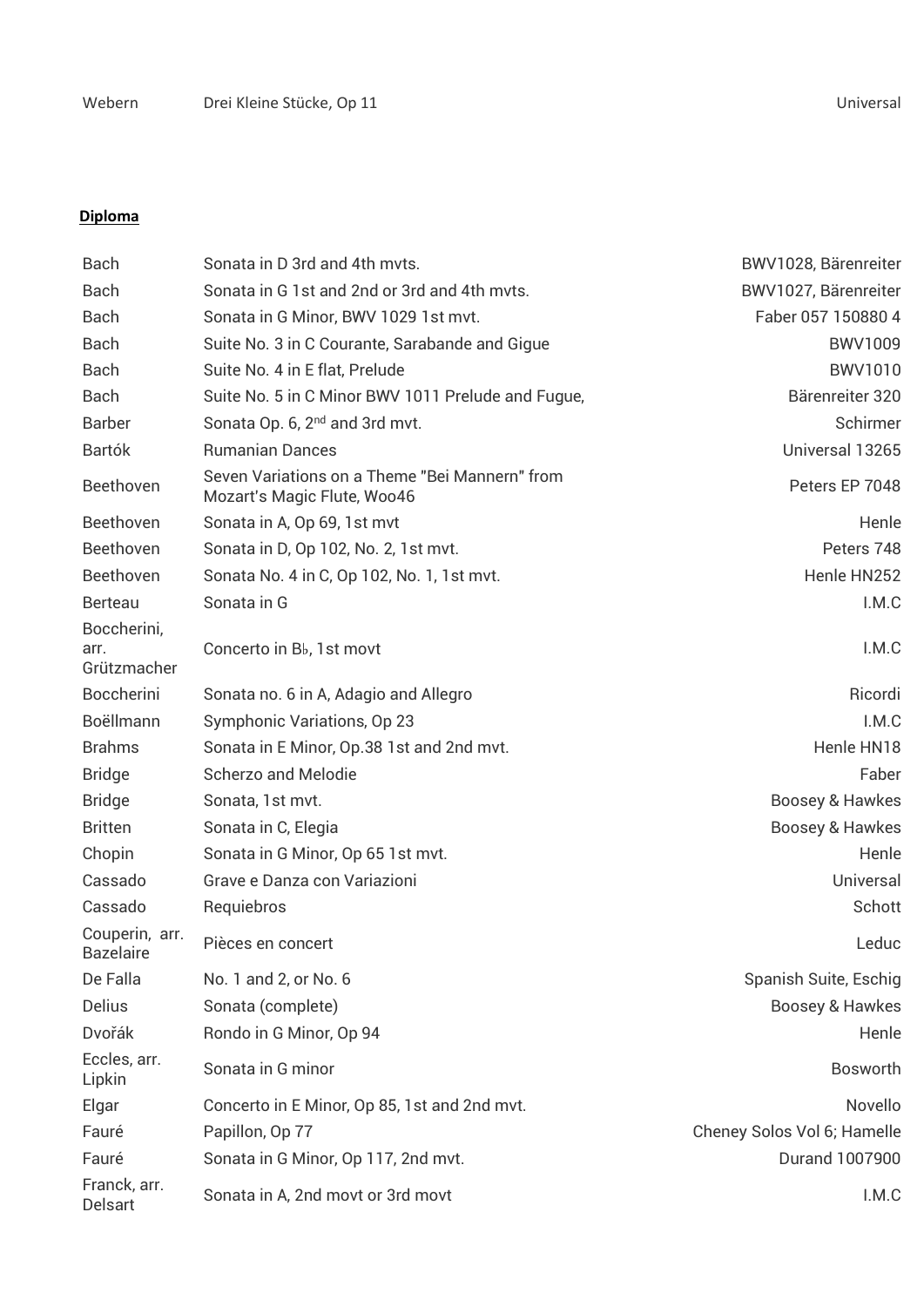| Francoeur    | Sonata in E, 1st and 2nd mvts.                                        | Schott CB74                                      |
|--------------|-----------------------------------------------------------------------|--------------------------------------------------|
| Frescobaldi  | Toccata                                                               | Universal                                        |
| Gabrielli    | No. 7                                                                 | 7 Ricercari, Schott                              |
| Granados     | Madrigal                                                              | I.M.C.1884                                       |
| Grieg        | Sonata in A Minor, Op 36, 1st mvt.                                    | Peters EP2157                                    |
| Haydn        | Concerto in C, Hob. VIIb/1 .ny mvt.                                   | I.M.C 2325                                       |
| Haydn        | Concerto in D major, Adagio and Finale (with cadenzas)                | Henle HN418                                      |
| Haydn        | Sonata in C, Air and Variations                                       | I.M.C                                            |
| Hedges       | Exchanges, op. 85                                                     | Westfield                                        |
| Hindemith    | A Frog He Went a Courting                                             | Variations for Cello and Piano Schott ED4276     |
| Hindson      | Love Serenade (1998)                                                  | Faber                                            |
| Holst        | Invocation, Op. 19, No. 2                                             | Faber                                            |
| Ireland      | Sonata in G Min, 1st mvt.                                             | <b>Stainer and Bell</b>                          |
| Jacob        | Scherzo or Soliloquy                                                  | Cello Serenade, Simrock                          |
| Kabalevsky   | Concerto, Op. 49, 1st mvt.                                            | Peters                                           |
| Kabalevsky   | Sonata in B flat, Op. 71, any mvt                                     | I.M.C                                            |
| Kernis       | Air                                                                   | Schirmer / AMP                                   |
| Locatelli    | Sonata in D, Allegro                                                  | Schott                                           |
| Lutoslawski  | Grave for Cello and Piano                                             | Chester                                          |
| Martinů      | Variations on a Theme of Rossini                                      | Boosey & Hawkes                                  |
| Mendelssohn  | Sonata in B flat, Op. 45, 2nd and 3rd myts.                           | <b>Original Compositions, Peters</b>             |
| Mendelssohn  | Sonata in D, Op 58, 1st mvt.                                          | <b>Original Compositions, Peters</b>             |
| Mendelssohn  | Variations Concertantes, Op. 17                                       | Peters                                           |
| Miaskovsky   | Sonata no. 2 in A minor, op. 81, 1st movt                             | Sikorski                                         |
| Milhaud      | Concerto No. 1, Op. 131, 2nd mvt.                                     | Salabert EA 514892                               |
| Mompou       | Canco and Dansa, ed Cassado                                           | Salabert                                         |
| Nin          | Spanish Songs, No. 3 and No. 4                                        | Eschig                                           |
| Offenbach    | Les larmes de Jacqueline                                              | Kunzelmann                                       |
| Patterson    | Elegiac Blues, op. 97                                                 | Weinberger                                       |
| Popper       | Dance of the Elves                                                    | I.M.C                                            |
| Popper       | Serenade                                                              | 6 Selected Pieces for Cello and Piano, Universal |
| Popper       | Tarantella, Op. 33                                                    | I.M.C                                            |
| Popper       | Village Song, Op. 62, No. 2                                           | I.M.C                                            |
| Prokofiev    | Ballade in C Minor, Op. 15                                            | Boosey M 060 02044 5                             |
| Prokofiev    | Sonata in C, Op. 119, 1st mvt.                                        | Peters                                           |
| Rachmaninov  | Sonata in G Minor, Op. 19, 1st mvt.                                   | Boosey & Hawkes 2219                             |
| Rawsthorne   | Sonata, 1st mvt.                                                      | <b>OUP</b>                                       |
| Romberg      | Concerto No. 2 in D, 1st or 3rd mvt.                                  | ed Rose, I.M.C                                   |
| Saint-Saëns  | Concerto No. 1 in A Minor, Op. 33, 1st and<br>2nd or 2nd and 3rd mvt. | Durand159400                                     |
| Schumann     | Adagio and Allegro in A flat, Op. 70                                  | Peters EP 2386                                   |
| Shostakovich | Sonata, Op. 40, 1st mvt.                                              | I.M.C                                            |